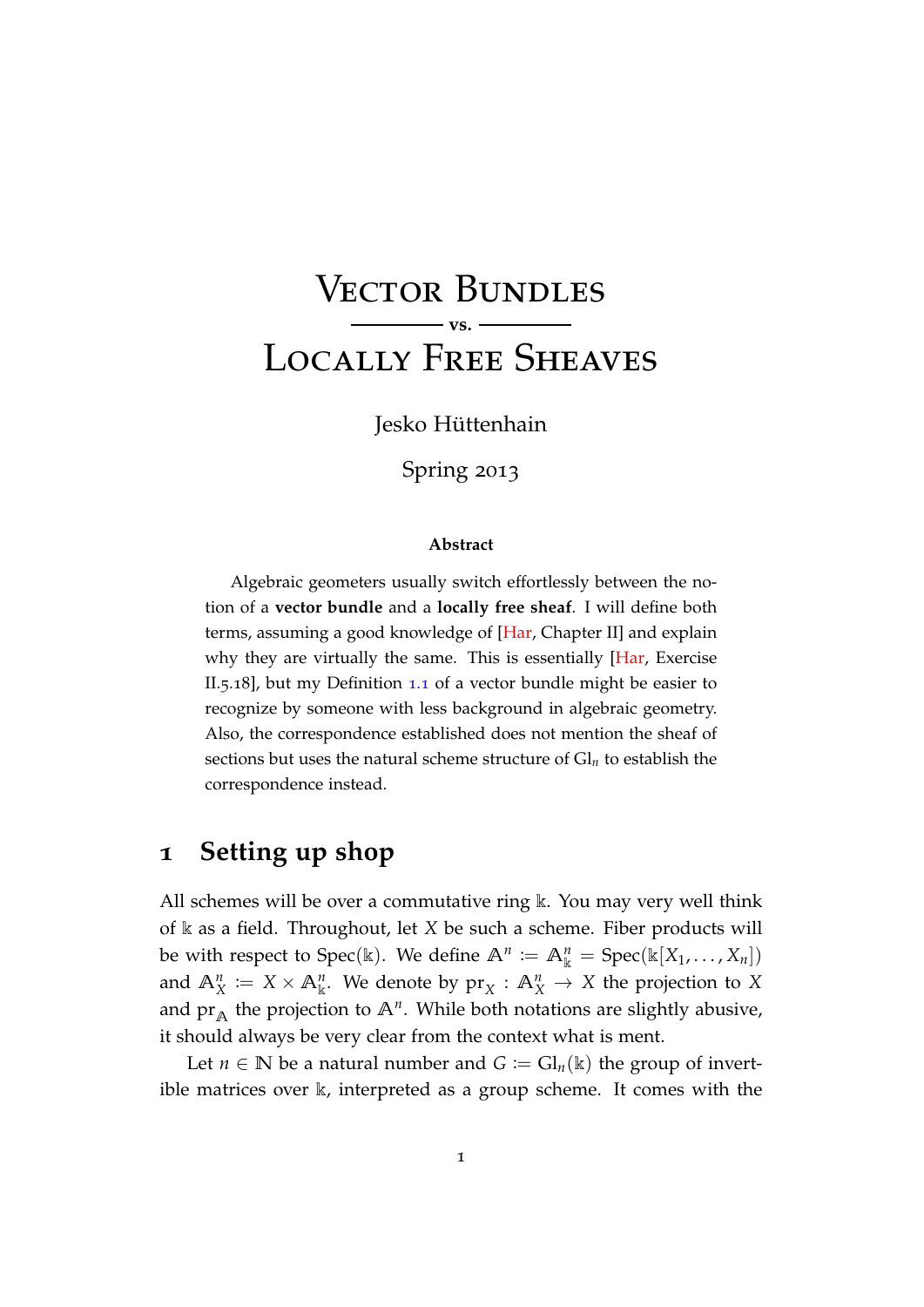<span id="page-1-0"></span>action morphism  $\alpha$  :  $\mathbb{A}^n_G \to \mathbb{A}^n$ , the multiplication (composition) morphism  $\mu$  :  $G \times G \rightarrow G$  and the inversion morphism  $\iota$  :  $G \rightarrow G$ .

**Definition 1.1 (Vector Bundle).** A scheme *E* with a structural morphism  $h: E \to X$  is called a **vector bundle of dimension** *n* if there exists an open covering  $X = \bigcup_{U \in \mathcal{U}} U$  such that

(i). For each  $U \in \mathcal{U}$ , there exists an isomorphism  $r_U : h^{-1}(U) \to \mathbb{A}^n_U$ with  $\mathrm{pr}_{U} \circ r_{U} = h|_{h^{-1}(U)}.$  In diagram form,

$$
\mathbb{A}_{U}^{n} \xrightarrow{\cdot} r_{U} \longrightarrow h^{-1}(U) \longrightarrow E
$$
\n
$$
\downarrow \qquad \qquad \downarrow \qquad \qquad \downarrow \qquad \qquad \downarrow
$$
\n
$$
\downarrow \qquad \qquad \downarrow \qquad \qquad \downarrow
$$
\n
$$
\downarrow \qquad \qquad \downarrow \qquad \qquad \downarrow
$$
\n
$$
\downarrow \qquad \qquad \downarrow \qquad \qquad \downarrow
$$
\n
$$
\downarrow \qquad \qquad \downarrow \qquad \qquad \downarrow
$$
\n
$$
\downarrow \qquad \qquad \downarrow \qquad \qquad \downarrow
$$
\n
$$
\downarrow \qquad \qquad \downarrow \qquad \qquad \downarrow
$$
\n
$$
\downarrow \qquad \qquad \downarrow \qquad \qquad \downarrow
$$
\n
$$
\downarrow \qquad \qquad \downarrow \qquad \qquad \downarrow
$$
\n
$$
\downarrow \qquad \qquad \downarrow \qquad \qquad \downarrow
$$
\n
$$
\downarrow \qquad \qquad \downarrow \qquad \qquad \downarrow
$$
\n
$$
\downarrow \qquad \qquad \downarrow \qquad \qquad \downarrow
$$
\n
$$
\downarrow \qquad \qquad \downarrow \qquad \qquad \downarrow
$$
\n
$$
\downarrow \qquad \qquad \downarrow \qquad \qquad \downarrow
$$
\n
$$
\downarrow \qquad \qquad \downarrow \qquad \qquad \downarrow
$$
\n
$$
\downarrow \qquad \qquad \downarrow \qquad \qquad \downarrow \qquad \qquad \downarrow
$$
\n
$$
\downarrow \qquad \qquad \downarrow \qquad \qquad \downarrow \qquad \qquad \downarrow \qquad \qquad \downarrow
$$
\n
$$
\downarrow \qquad \qquad \downarrow \qquad \qquad \downarrow \qquad \qquad \downarrow \qquad \qquad \downarrow \qquad \downarrow \qquad \qquad \downarrow \qquad \downarrow \qquad \qquad \downarrow \qquad \downarrow \qquad \downarrow \qquad \downarrow \qquad \downarrow \qquad \downarrow \qquad \downarrow \qquad \downarrow \qquad \downarrow \qquad \downarrow \qquad \downarrow \qquad \downarrow \qquad \downarrow \qquad \downarrow \qquad \downarrow \qquad \downarrow \qquad \downarrow \qquad \downarrow \q
$$

(ii). For  $U, V \in \mathcal{U}$ , the map  $r_{UV}: \mathbb{A}^n_{U \cap V} \to \mathbb{A}^n_{V \cap U}$ , defined by<sup>1</sup>



is linear on the fibers. This means that there is a morphism of schemes  $\gamma_{UV}$  :  $U \cap V \to G$  making the following diagram commutative<sup>2</sup>:



<sup>1</sup>In other words,  $r_{UV} := r_U \circ r_V^{-1}$ .<br><sup>2</sup>Intuitively,  $r_{UV}(P, a) = (P, \gamma_{UV}(P).a)$  for  $P \in U \cap V$  and  $a \in \mathbb{A}^n$ .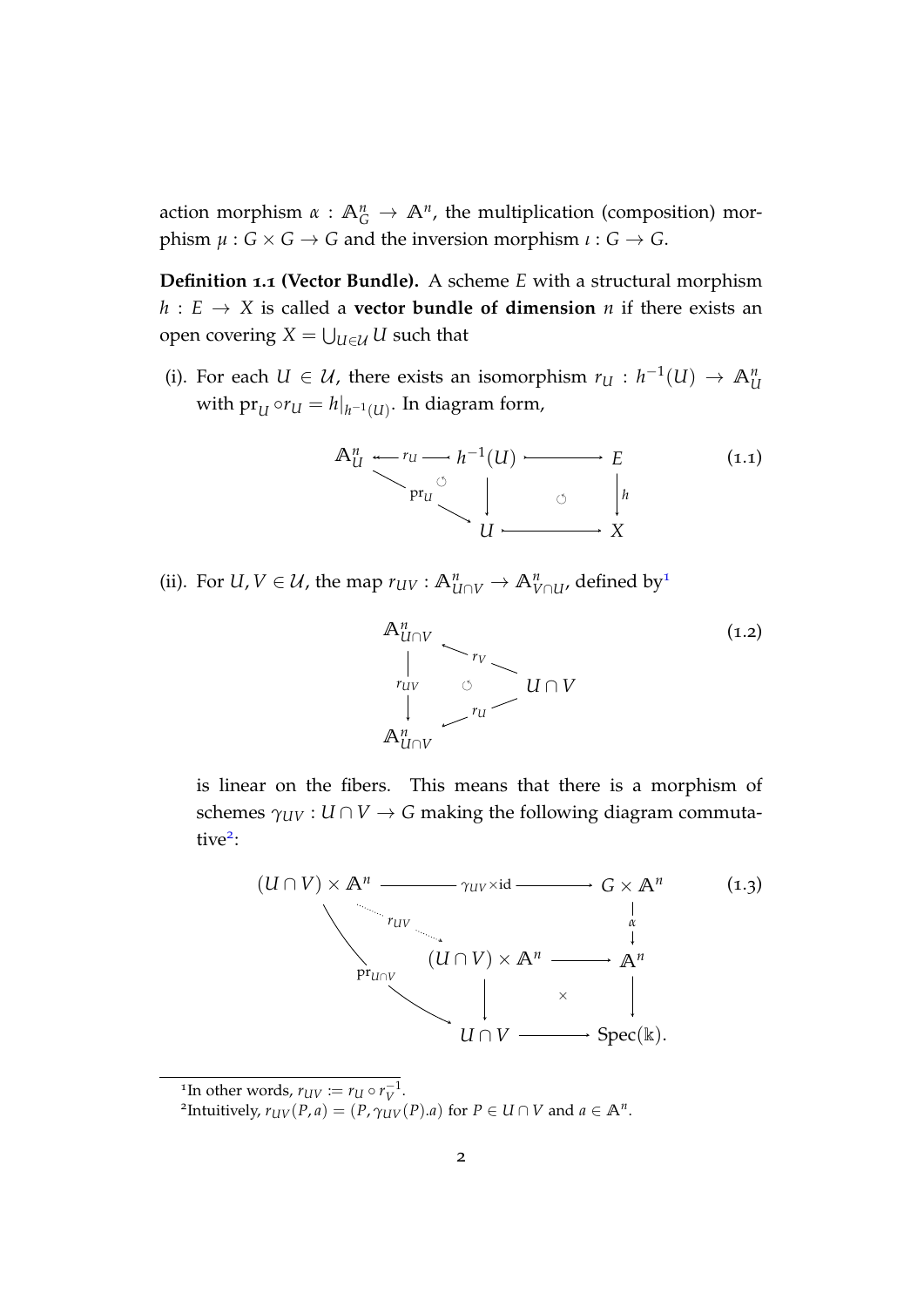<span id="page-2-0"></span>**Fact 1.2.** For  $U, V, W \in \mathcal{U}$ , we have  $r_{WU} = r_{WV} \circ r_{VU}$  on  $U \cap V \cap W$ .

*Proof.* 
$$
r_{WV} \circ r_{VU} = r_W \circ r_V^{-1} \circ r_V \circ r_U^{-1} = r_W \circ r_U^{-1} = r_{WU}.
$$

**Definition 1.3.** Let  $\mathcal{E}$  be a sheaf of  $\mathcal{O}_X$ -modules. Then,  $\mathcal{E}$  is said to be **locally free of rank** *n* if for each  $P \in X$ , the stalk  $\mathcal{E}_P$  is a free  $\mathcal{O}_{X,P}$ -module of rank *n*.

 $\blacksquare$ 

### **2 Automorphisms of free**  $\mathcal{O}_X$ -modules

In this section, we will establish a one-to-one correspondence

$$
\mathrm{Aut}_{\mathcal{O}_X}\left(\mathcal{O}_X^{\oplus n}\right) \cong \mathbf{Sch}(X,G).
$$

between the automorphisms of  $\mathcal{O}_X^{\oplus n}$  (the free  $\mathcal{O}_X\text{-module}$  of rank *n*) and the morphisms  $X \rightarrow G$  of schemes.

**Lemma 2.1.** Let X be a scheme. Then,  $\mathcal{O}_X(X)$  is in bijection with the mor*phisms*  $X \to \mathbb{A}^1$  *of schemes.* 

*Proof.* Let  $A = \mathbb{K}[T]$  be the univariate polynomial ring over k. Note that  $Spec(A) = A<sup>1</sup>$ . By [\[Har,](#page-4-0) Exercise II.2.4], the morphisms  $X \to Spec(A)$ are in bijection with the ring homomorphisms  $A \to \mathcal{O}_X(X)$ . Hence, the morphisms  $X \to \mathbb{A}^1$  over  $\Bbbk$  are in bijection with the  $\Bbbk$ -algebra homomorphisms  $\Bbbk[T] \to \mathcal{O}_X(X)$ , but these are in bijection with  $\mathcal{O}_X(X)$  itself, by the universal property of the polynomial ring. Б

First, any morphism  $\gamma$  : *X*  $\rightarrow$  *G* of schemes yields an isomorphism

$$
\phi_{\gamma}: \mathcal{O}_{X}^{\oplus n} \longrightarrow \mathcal{O}_{X}^{\oplus n} \tag{2.1}
$$

which is given on any open  $U \subseteq X$  by the rule

$$
\mathcal{O}_X(U)^{\oplus n} \xrightarrow{\sim} \mathcal{O}_X(U)^{\oplus n}
$$

$$
f \longmapsto \alpha \circ (\gamma|_U \times f).
$$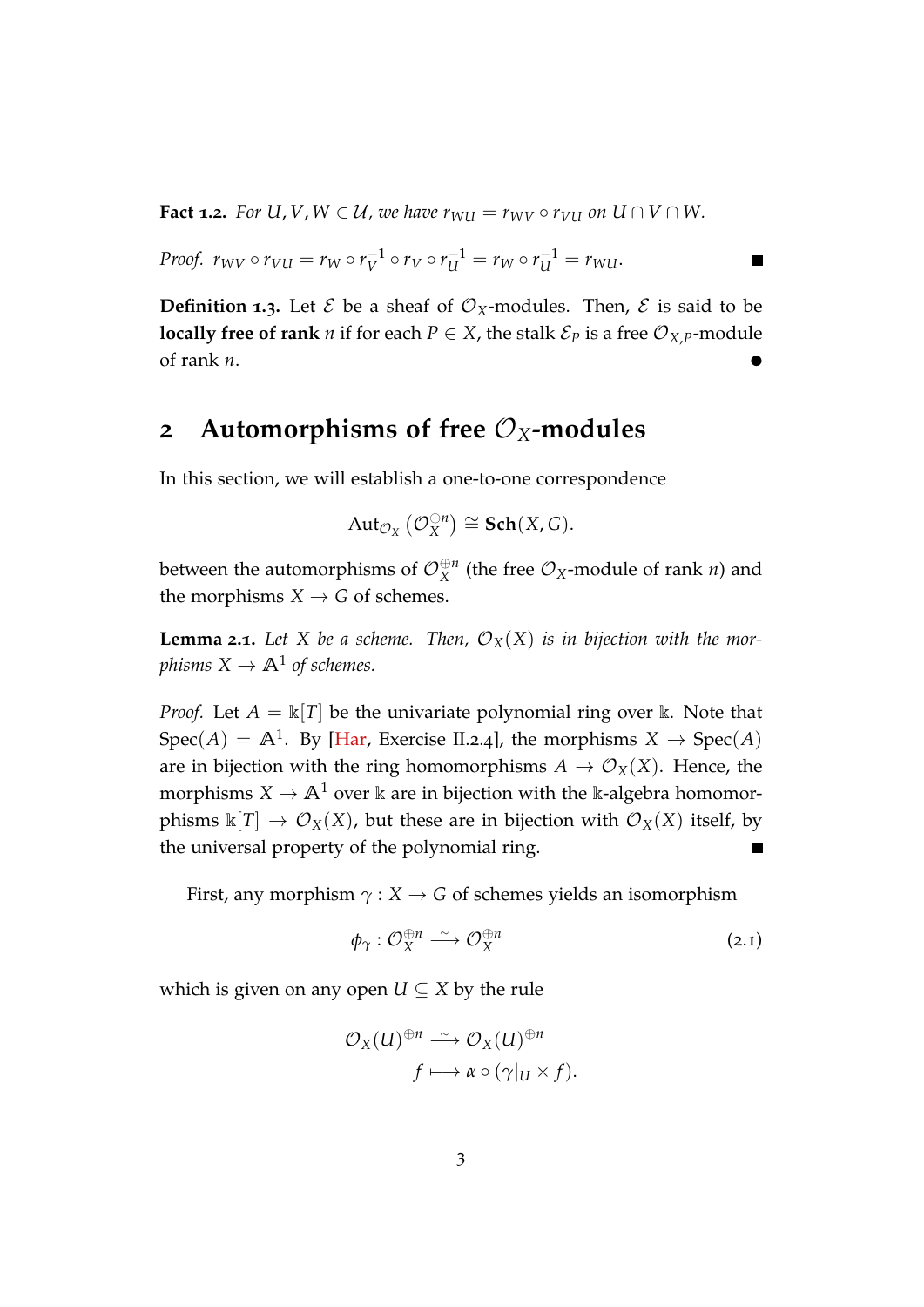Here, we use Lemma [2](#page-2-0).1 to identify  $f \in \mathcal{O}_X(U)^{\oplus n}$  with a morphism of schemes  $U \to \mathbb{A}^n$ , denoted also by the symbol *f*, and  $\gamma|_U \times f$  is the unique morphism that makes the following diagram commute:



The fact that  $\phi_{\gamma}$  is an isomorphism follows because an inverse is given by  $\phi_{\mu\circ\gamma}$ . Indeed, denoting by  $\mathbf{1}: X \to G$  the constant function that maps closed points to the neutral element  $1 \in G$ ,

$$
\begin{aligned} \phi_{\iota\circ\gamma}(\phi_{\gamma}(f)) &= \alpha \circ ((\iota \circ \gamma) \times \alpha \circ (\gamma \times f)) \\ &= \alpha \circ (\mu \circ (\iota \circ \gamma \times \gamma) \times f) = \alpha \circ (\mu \circ (\iota \times \text{id}) \circ \gamma \times f) \\ &= \alpha \circ (\mathbf{1} \circ \gamma \times f) = \alpha \circ (\mathbf{1} \times f) = f. \end{aligned}
$$

On the other hand, we claim that any isomorphism  $\phi$  :  $\mathcal{O}_X^{\oplus n} \to \mathcal{O}_X^{\oplus n}$  is of this form: For every open affine subset  $U = Spec(A)$  of *X*, we get an automorphism  $\phi_U \in \operatorname{Aut}_A(A^{\oplus n})$ . Thus,  $\phi_U$  can be represented by a matrix  $\gamma_{U} \in \mathrm{Gl}_n(A)$ , which is essentially a matrix of morphisms  $U \to \mathbb{A}^1.$ We can instead understand it as a matrix-valued morphism  $\gamma_U : U \to G$ . Glueing the  $\gamma$ *U* yields a  $\gamma$  : *X*  $\rightarrow$  *G* which satisfies  $\phi$ <sub> $\gamma$ </sub> =  $\phi$ .

## **3 The correspondence**

Given a vector bundle  $h : E \to X$  with notation as in Definition [1](#page-1-0).1, we have isomorphisms (see  $(2.1)$ )

$$
\phi_{UV} = \phi_{\gamma_{UV}} : \mathcal{O}_U^{\oplus n}|_{U \cap V} \xrightarrow{\sim} \mathcal{O}_V^{\oplus n}|_{V \cap U}
$$